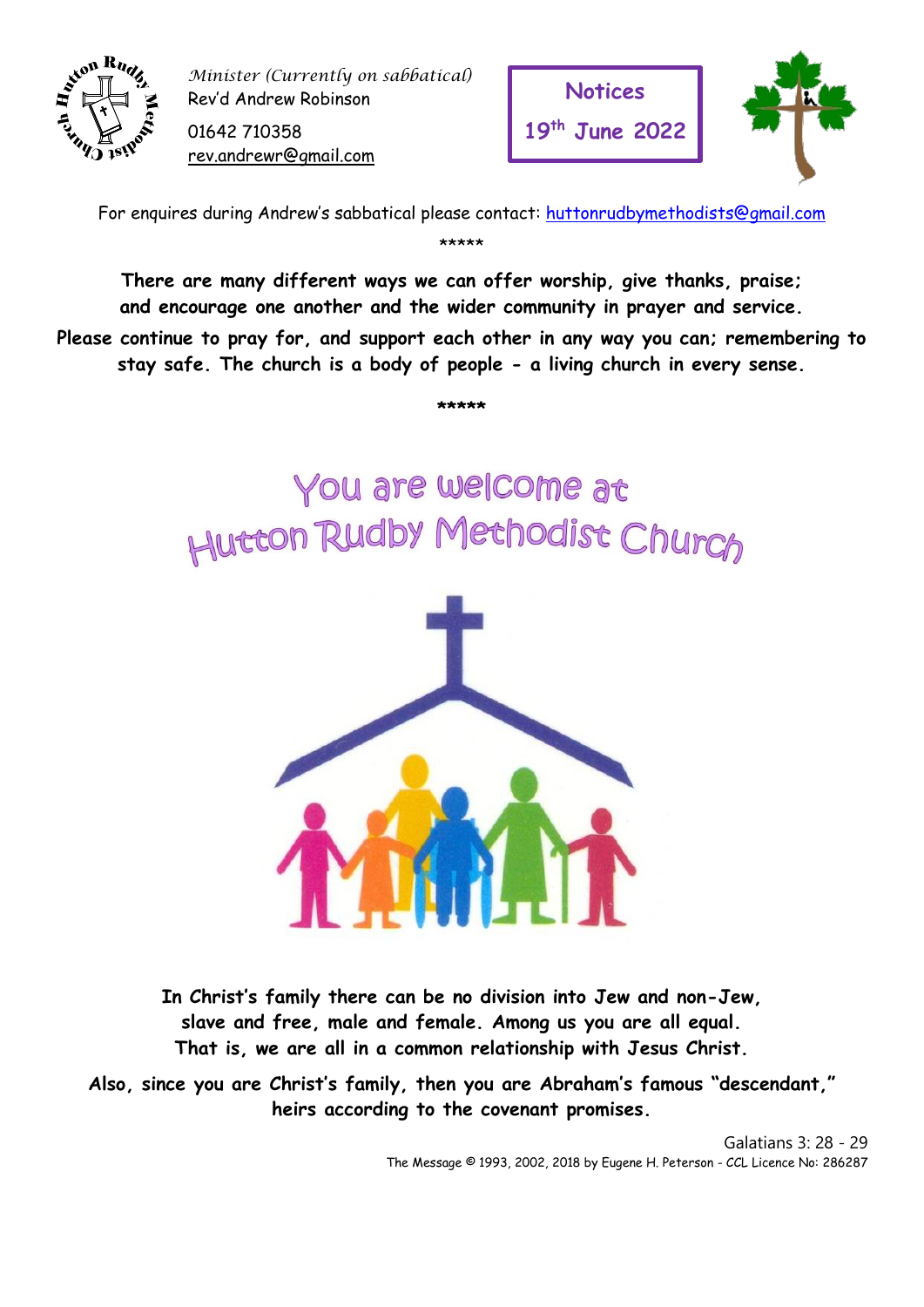## During all activities please remember to follow the guidance of:

Hands – Face – Space



**Friday 24th:** 10 am – 12 noon The Hub is open

**Saturday 25th:** 10 am – 12 noon The Hub is open

**Sunday 26th: 10 am Morning Worship led by Ken Hudson**

**10.30 am Online worship** from [Stokesley](https://www.youtube.com/channel/UC48Ec2k4fvRdos4HA7FTlIg) Local Arrangement & at [Gt Ayton](https://www.youtube.com/greataytonmethodistchurch/live) Local Arrangement

**Steward:** Valerie **Projectionist**: John **Musician:** Lorna **Welcomer:** Jean **\*\*\*\*\***

**[Refugee Week 20](https://www.allwecan.org.uk/prayers-for-refugees/)th – 26th June: This Refugee Week, you're invited to explore the theme of 'Healing'. Through creativity and conversations, Refugee Week 2022 will be a celebration of community, mutual care, and the human ability to start again.**

Healing means recovering from a painful experience or situation, so that we can continue to live. No-one understands this better than those who have lost their homes and had to build new lives from scratch. We have much to learn from refugees about holding onto hope when going on seems impossible - as well as about how art, creativity and community can help us to heal. Those going through the asylum system also know that healing is an ongoing process, made harder by poverty, housing difficulties and the threat of being detained or deported. Asking for change, so that refugees can truly feel safe, is an act of care.

Whether it's about looking after ourselves and each other at difficult times, overcoming political divisions or coming together to fight for the survival of our shared planet, healing matters to all of us. Whoever and wherever you are, we hope you'll join us for Refugee Week 2022 to imagine a world where healing replaces harm, and care becomes our shared currency. **[refugeeweek.org.uk](https://refugeeweek.org.uk/)**

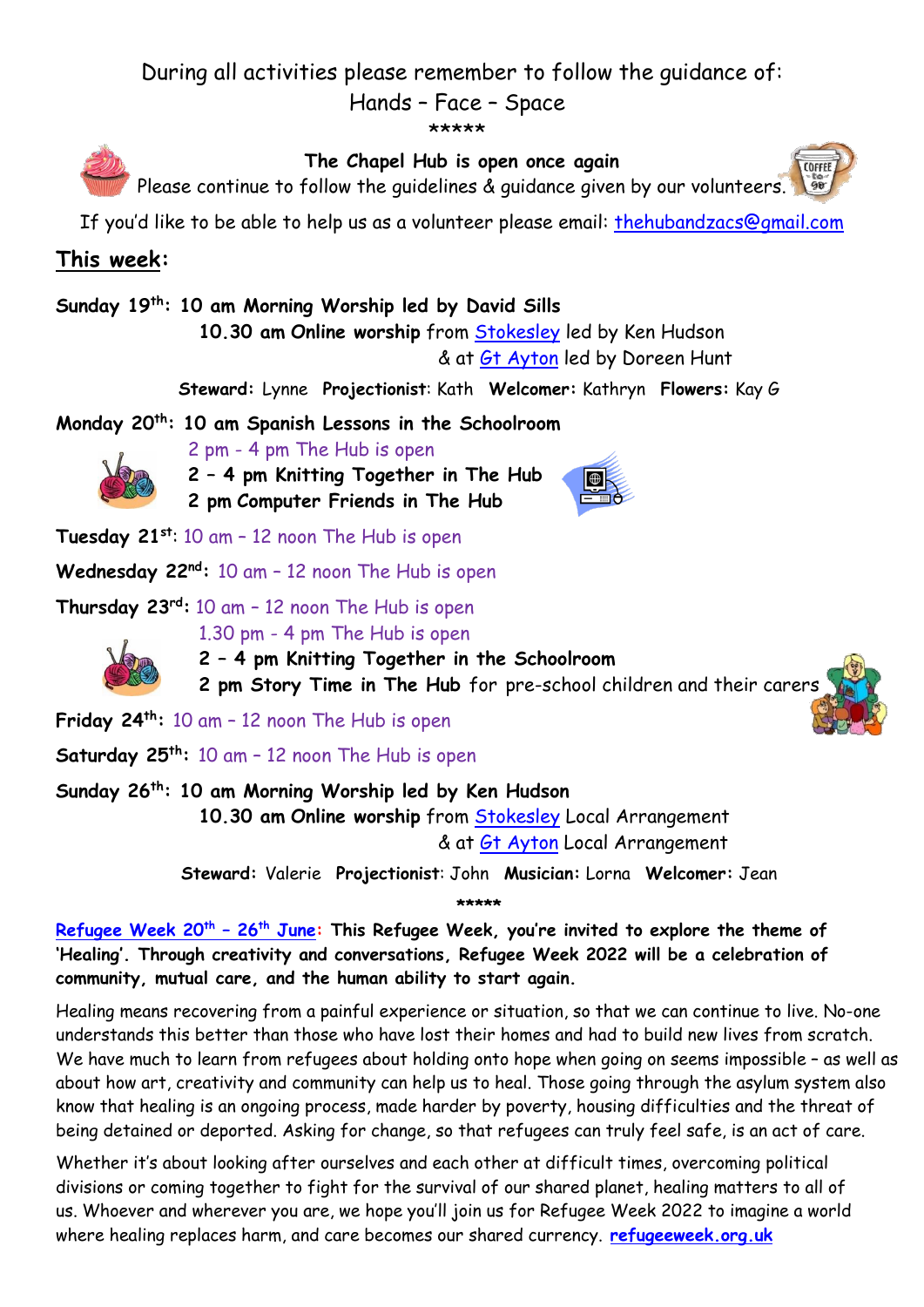

**Congratulations to Eleanor Wyllie and Fran Dunne who got married at All Saints Church on Saturday, 18th June at 12.30 p.m. Hopefully many of you were able to join them at the church to celebrate with them.** 

## **Ukrainian Appeal**

Thank you all for your generous donations for The Chapel Hub's Ukraine Appeal, and also towards the special appeal fund set up at All Saints Church (offering immediate support to Ukrainian refugees arriving in our area). Both Churches have now stopped collecting direct donations, however you can still make a donation through recognised charities such as: [www.allwecan.org.uk](https://www.allwecan.org.uk/donate/ukraine/) (the Methodist Relief and Development fund), [Ukraine Crisis Appeal -](file:///F:/campaigns/9a0a39db-fbb4-480d-9ae6-e3563c3fd3be) www. givealittle.co.uk, and also **I**nvesting in **P**eople and Culture [www.i-p-c.org](https://i-p-c.org/about-us/) a local charity helping refugees and those seeking asylum in the North East.

## **In our everyday actions, we also remember others who need our prayer…..**

Please pray for

- Eleanor Wyllie & Fran Dunne as they join together in marriage; may they share many blessings
- The political situation in [Ukraine](https://www.methodist.org.uk/our-faith/prayer/prayer-for-peace-in-ukraine/) remembering the lives of the innocents, the lives of those on all sides involved in the ongoing conflict, the lives of those offering open doors; and for those lives lost
- All those who give, and have given their lives in the service of others
- The people affected by the corona virus, and all those helping us to get us through difficult times
- Workers at work, and those working from home, and for those with no work at all
- Those whose financial burdens seem to be ever increasing; stretching already tight budgets
- Those for whom the future is uncertain and looks bleak
- Those in hospital, those awaiting treatment, and those recovering at home
- Young people coping with illness
- Those for whom life is not quite what it was, finding it difficult and confusing as things change
- All those who mourn, we remember them, their families and friends in our prayers.
- The innocent victims of war, violence and disasters in this world
- People we know who are ill:
- Rev Andrew Robinson and family Andrew's mum is receiving palliative care at home
- The poor, the hungry, the homeless, the refugees, the lonely and the sad
- Our Minister Andrew, Stef our Radio Manager, our Housekeeper Wendy, our Church, Radio and Hub volunteers; and for Aracelly who has joined us as part of the Radio Projects team
- Radio Leven Online
- The people and events on this Notice Sheet
- The work of this Chapel, this circuit, and our friends in Hutton Rudby LEP
- The children's and young people's work in this village and Circuit
- Friends and members who, cannot meet together today

## **A prayer for refugees:**

God creator of all, for people who are displaced, may they find a safe refuge.

For people who have lost control of their lives, may they know a sure foundation.

For people who live in fear, may they be given a strong fortress.

For people who are disillusioned, may they have hope in a future.

Loving Father in times of crisis, sorrow and uncertainty we ask that you draw near. Amen